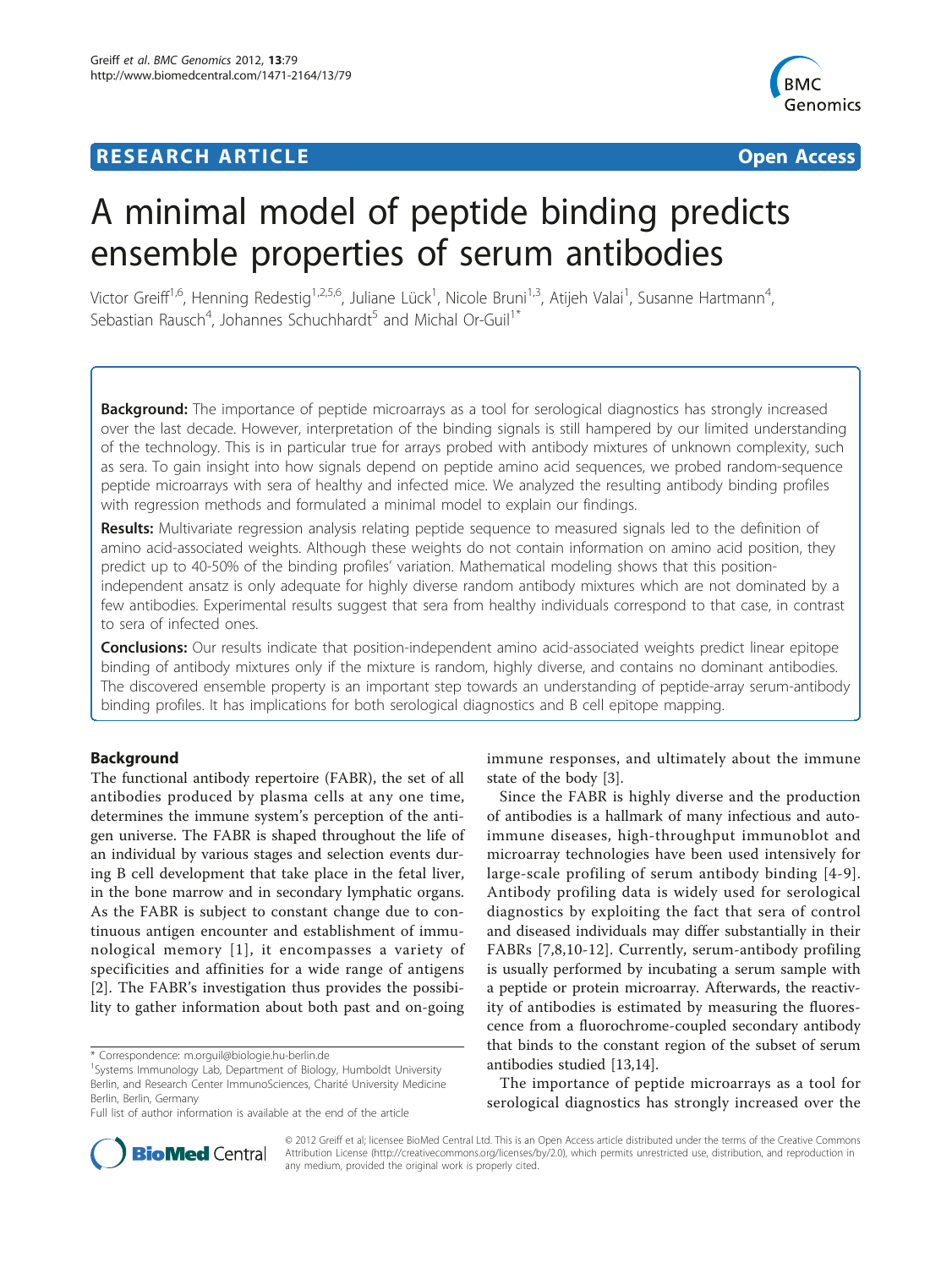last decade. However, interpretation of the binding signals is still hampered by our limited understanding of the technology [[15](#page-12-0)]. This is in particular true for arrays probed with antibody mixtures of unknown complexity, such as sera. To gain insight into how signals depend on peptide amino acid sequences, we probed randomsequence peptide microarrays with sera of healthy and infected mice.

For prediction of antibody binding profiles, we use a multivariate regression model based exclusively on the peptide library's amino acid composition without taking into account amino acid positional information. This approach is related to methods of linear B cell epitope prediction which rely on propensity scales for epitope prediction [[16-19\]](#page-12-0). Our method contrasts, however, with previously reported quantitative structure-activity relationship (QSAR) modeling which, in conjunction with physico-chemical properties, relates amino acid positions and amino acid compositions of peptides and monoclonal antibodies to various response variables [\[20](#page-12-0)-[22](#page-12-0)]. We propose to examine, in vitro and in silico, the extent to which the validity of our approach depends on the composition of antibody mixtures.

The regression model led to the definition of amino acid-associated weights (AAWS) as predictors of antibody-peptide reactivity. We found that the positionindependent peptide amino acid composition accounts for up to 40-50% in variation of antibody-peptide binding for healthy mice.

We demonstrate with a mathematical model the ensemble properties of highly diverse, random antibody mixtures in which no antibody dominates. We call these mixtures "unbiased" and show that the properties of unbiased mixtures are the foundation to a high predictive performance of AAWS. We hypothesize that serum antibodies of healthy individuals resemble an unbiased mixture, while during an acute immune response, specific antibodies dominate antibody-peptide binding thus lowering predictive performance. Based on in silico and in vitro evidence, our work thus suggests that the faithfulness of antibody-peptide binding prediction with propensity scales [[16](#page-12-0)-[19](#page-12-0)] decreases with increasing antibody dominance in a mixture.

## Results

In order to investigate the binding of antibody mixtures to large random-sequence peptide libraries, we asked two main questions: i) what is the impact of the peptides' amino acid composition on the binding to serum antibodies, ii) and how does the serum-antibody composition influence binding prediction?

#### Experimental setup

To study the impact of amino acid composition of random-sequence peptide libraries on measured signal intensity, serum samples from 15 BALB/c mice bred under specific pathogen-free (SPF) conditions were collected. These mice were infected with HB (Additional file [1,](#page-11-0) Figure S1). Further serum samples were collected at 10 dpi (days post infection; 15 samples), at 14 dpi (13 samples) and at 18 dpi (15 samples) totaling 58 serum samples. Microarrays of  $n_{\text{Pep}} = 255$  random-sequence peptide probes (hereafter referred to as standard library) were incubated with the serum samples. The peptide arrays used have been shown to be suitable for serologi-cal diagnostics by Bongartz et al. [\[10](#page-12-0)]. Each probe consisted of  $l = 14$  out of 20 proteinogenic amino acids. IgM and IgG antibody binding was simultaneously detected by means of isotype specific fluorochromelabeled polyclonal secondary antibodies. In addition to serum samples, the peptide library was incubated separately with 13 different human monoclonal IgG antibodies.

The fluorescence signal intensities were read, log-transformed and corrected for the signal from the polyclonal secondary antibody binding directly to the peptide probes. Subsequently, the signal intensities were meancentered and scaled to unit variance, which resulted in a normalized vector  $\vec{s}$  for each IgM and IgG serum sample and for each of the 13 monoclonal antibodies. We use the terms signal intensity or antibody binding profile interchangeably to denote  $\vec{s}$ . Each signal intensity vector -*s* has as many components as there are peptides in the standard random peptide libary. For brevity, our analysis focuses on the IgM data. The IgG data can be found in the Supporting Information (Additional file [2](#page-11-0), Figure S2, Additional file [3](#page-11-0), Figure S3, and Additional file [4](#page-11-0), Figure S4). More details on the experimental setup and normalization procedures can be found in Methods.

## A regression model based exclusively on peptide amino acid composition predicts antibody binding profiles

We built a linear statistical model to relate the amino acid composition of our peptide library to measured signal intensities

$$
\vec{s} = \mathbf{X}\vec{w} + \vec{\varepsilon},\tag{1}
$$

where  $\vec{s}$ (255  $\times$  1) is the signal intensity vector and **X** the amino acid composition matrix (AACM) of the peptide library. The X matrix is formed by counting the occurrences of each of the 20 amino acids in each peptide which results in a matrix with 20 columns and 255 rows. Importantly, X does not contain information about the position of an amino acid in a given peptide sequence.

The AAWS vector  $\vec{w}$ (20 × 1) indicates the contribution of every amino acid to the measured signal intensity. Furthermore, the residual of the regression model,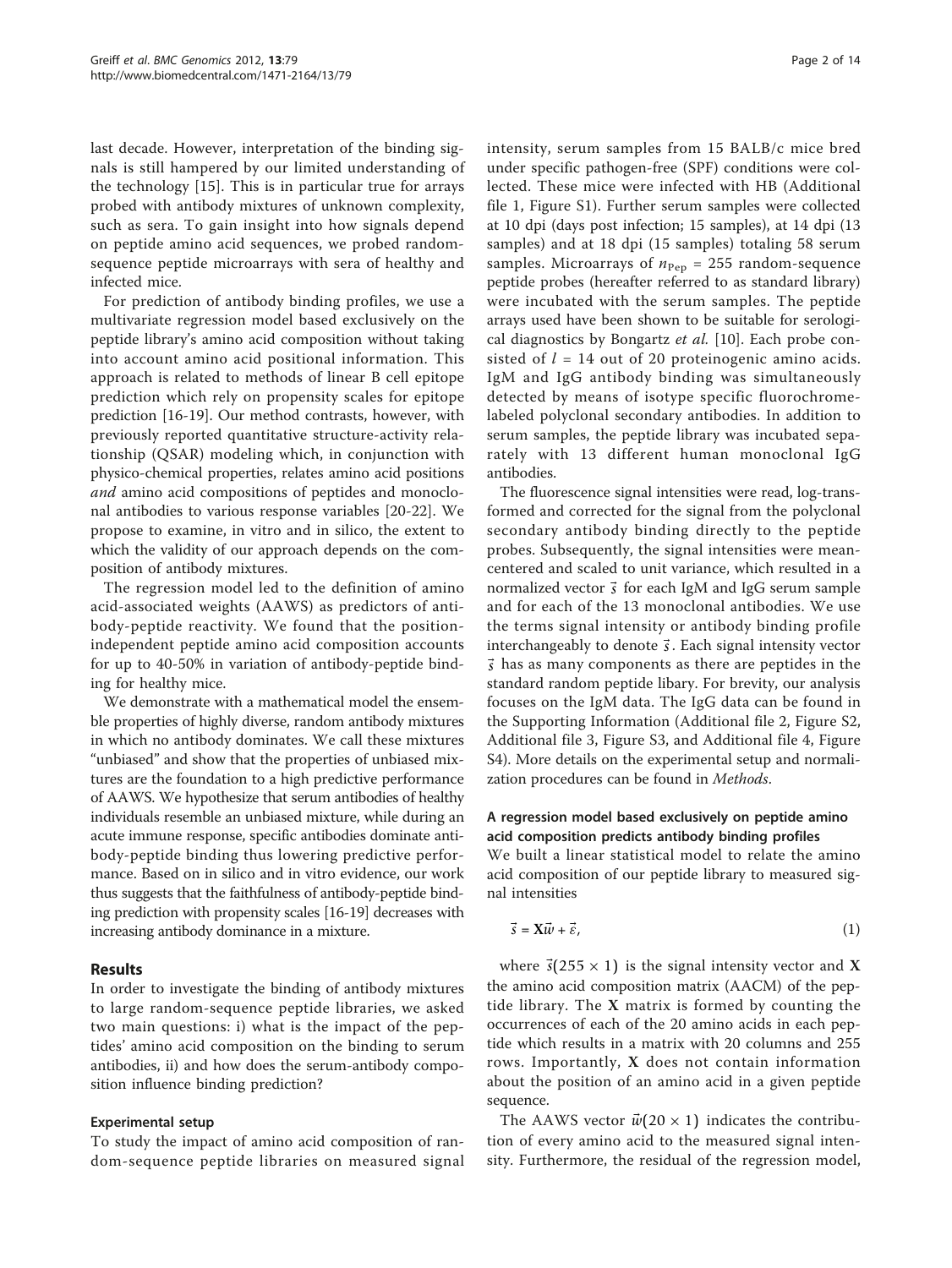$\vec{s}$ , captures the part of  $\vec{s}$  which cannot be explained by X alone. AAWS and residuals were estimated by partial least squares regression (PLS) (see Methods for details on the data analysis).

Once the vector  $\vec{w}$  has been estimated, we use the regression model to predict measured signal intensities given the peptides' amino acid composition. Figure 1 illustrates that the predicted signal intensities  $\hat{\vec{s}} = \mathbf{X}\vec{w}$ are in good agreement with signal intensities  $\vec{s}$  measured for the serum of one healthy BALB/c mouse. In order to evaluate the performance of the regression model, we focus on the predictive performance,  $Q^2$ , which was determined by 10-fold cross-validation (Methods). The predictive performance equals 1 for perfect predictions and is close to zero for poor predictions.

All 58 BALB/c serum samples resulted in a median predictive performance of 0.39 (Figure [2\)](#page-3-0).

#### A minimal model of antibody-peptide binding

We hypothesize that the high predictive performance of our regression model is due to properties of an antibody ensemble. We test this hypothesis with the help of a model that simulates binding between peptides and antibodies. In this model, the binding affinity of simulated monoclonal antibodies depends non-linearly on amino acid positions in the peptide sequences (Equations 2 and 4). The model we propose is similar to bit string models [[23-26\]](#page-12-0) in that it uses vectors as simple representations of peptides and antibodies. The peptide string is represented by unique real numbers taken from a vector of assigned AAWS, denoted  $\vec{h}$ , the twenty components of which were drawn from a uniform distribution on the closed interval 0[[1\]](#page-12-0). A peptide  $\vec{p}$  of l amino acids is thus represented by a vector of  $l$  numbers drawn from  $\vec{h}$ .

An antibody binding site is represented by a vector  $\overrightarrow{a^k}$ of length l. The binding strength of each position is given by a number between -1 and 1 that is drawn randomly from a uniform distribution and is scaled such that  $\vec{a}^k\vec{a}^k = 1$ . The binding association between peptide  $\overrightarrow{p}$ <sup>*i*</sup> and antibody  $\overrightarrow{a}$ <sup>*k*</sup> is computed as the dot product of the two vectors,  $y_{i,k} = (\vec{a^k})^T \vec{p^i}$ . Thus, the binding association  $y_{i,k}$  depends explicitly on an amino acid's position in a given peptide sequence.

An expression for the simulated signal intensity, based on the law of mass action, can be obtained from classical Langmuir adsorption theory [\[27\]](#page-12-0):

$$
S_{i} = \frac{\sum_{k=1}^{n_{\text{Ab}}} [\text{Ab}]_{k} K_{i,k}}{1 + \sum_{k=1}^{n_{\text{Ab}}} [\text{Ab}]_{k} K_{i,k}}
$$
(2)

where  $[Ab]_k$  is the concentration of antibody k with  $\sum_{k=1}^{n_{Ab}}$  [Ab]<sub>*k*</sub> = 1. The thermodynamic equilibrium

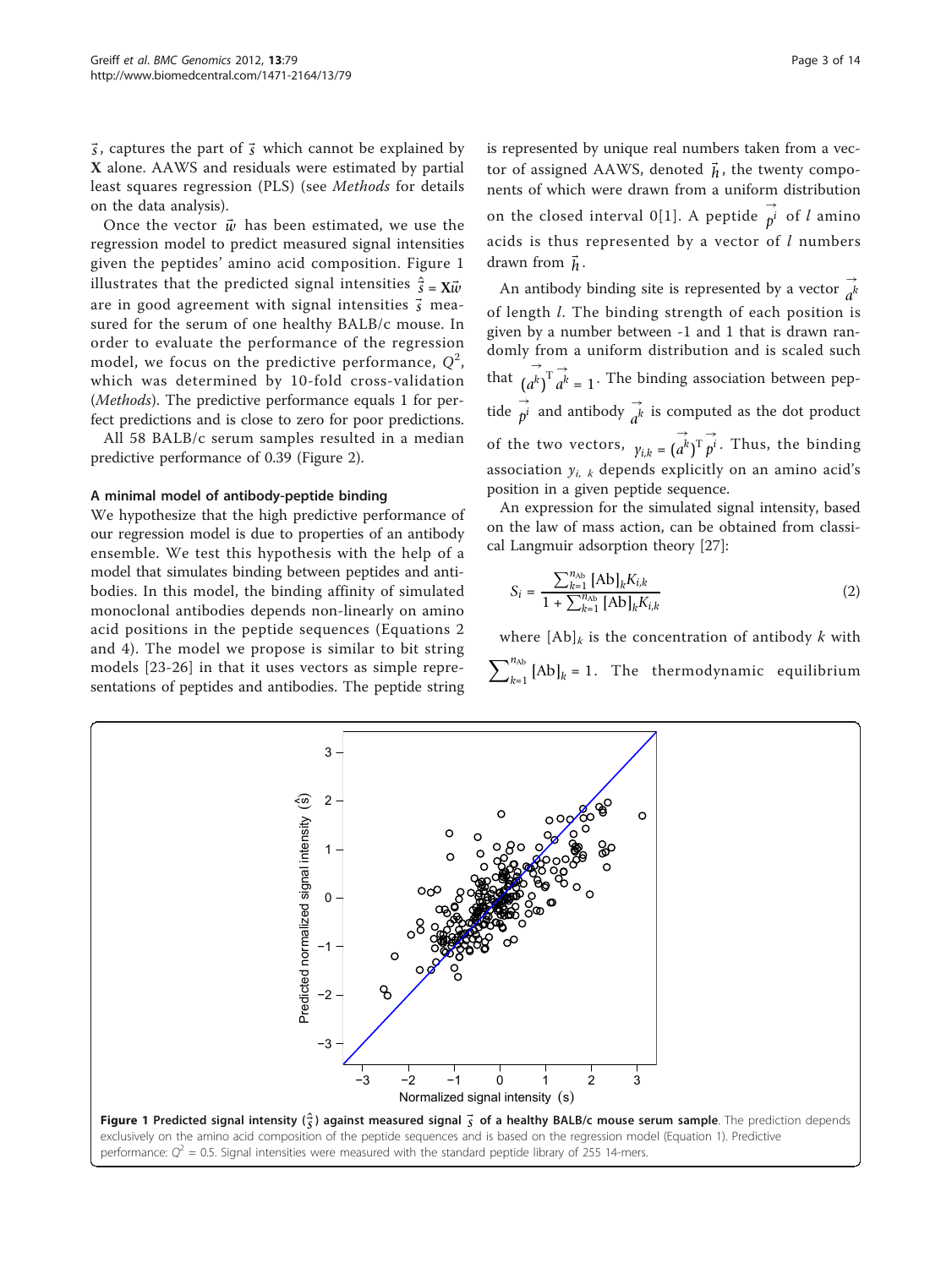<span id="page-3-0"></span>

association constant for antibody  $k$  binding peptide  $i$  is

defined as 
$$
K_{i,k} = \exp\left(-\frac{\Delta_r G^{\circ}}{RT}\right)
$$
 with

 $\Delta_r G = \exp\left(\frac{\beta_0 + \beta_1 \gamma_{i,k}}{RT}\right)$ . Logarithmizing the results of Equation 2, and centering them to zero and unit var-

iance, we obtained a vector of normalized simulated signal intensities  $\vec{s}_{sim}$ . A more detailed description of the mathematical model can be found in Methods.

## Simulations show that the prediction of antibody binding profiles based exclusively on peptide amino acid

composition improves with increasing antibody diversity We first simulated signal intensities for  $n_{Ab} = 150$  binding to a simulated peptide library of 255 14-mers. The peptide library used in the simulation determines the amino acid composition matrix  $X_{sim}$ . We estimated

 $s$ imulated intensities  $\vec{s}_{sim}$  (Figure [3A](#page-4-0)) and respective weights  $\vec{w}_{\rm sim}$  (Figure [3B\)](#page-4-0) using the linear regression model  $\vec{s}_{sim} = \mathbf{X}_{sim} w_{sim}^{\rightarrow}$ . Prediction of simulated signal intensities yielded a predictive performance  $(Q^2)$  of 0.40, and the correlation between  $\vec{h}$  and  $\vec{w}_{\rm sim}$  was found to be  $r = 0.92$  (Figure [3B\)](#page-4-0), which indicates a very good recovery of  $\vec{h}$ . Recall that signal intensities were simulated in an amino acid position-dependent manner, while the composition-based regression model (Equation 1) relies on the amino acid position-independent matrix  $X_{sim}$ .

Further, our simulation framework enabled us to show in silico that the predictive performance increases with growing antibody diversity (Figure [4A\)](#page-4-0). The same is true for the pairwise correlation of computed AAWS  $(\vec{w}_{sim}^i)$ , which nears perfection  $(r = 1)$  with increasing antibody diversity (Figure [4B](#page-4-0)), as does the correlation of AAWS with  $\vec{h}$  (Additional file [5](#page-11-0), Figure S5). Therefore, when using a position-independent linear statistical model for the prediction of antibody-peptide binding, high antibody diversity is a prerequisite for good predictive performance.

## Predictive performance differs for monoclonal and serumantibody binding profiles

In order to test our in silico-based prediction that predictive performance depends heavily on antibody diversity when only taking into account the peptide library's amino acid composition, we compared the predictive performance of the 58 BALB/c mouse serum samples (antibody diversity  $n_{Ab} \gg 1$ ) with that of the 13 human monoclonal IgG antibodies (antibody diversity  $n_{Ab} = 1$ ). We found both a significantly higher predictive performance (Figure 2A,  $p < 0.001$ ) and significantly higher pairwise correlations between AAWS for serum antibodies (Figure 2B,  $p < 0.001$ ) than for monoclonal antibodies, which confirms the predictions of our mathematical model (Figure [4](#page-4-0)).

#### Predictive performance decreases in the course of an HBinfection

In order to quantify the influence of immune response stage during HB-infection on predictive performance, we divided the mouse serum samples into three groups: healthy, acute phase (10 and 14 dpi), and early chronic phase (18 dpi) [\[28\]](#page-12-0). We found that predictive performance (Figure [5A](#page-5-0)) and pairwise correlation of AAWS decrease significantly in the course of the immune response (Figure [5B](#page-5-0)).

In order to compare the experimental results with the mathematical model, we simulated signal intensities for 100 random mixtures of 16000 different antibodies (Figure [6A](#page-5-0) and [6B,](#page-5-0) case I) and found that, when multiplicative Gaussian noise is introduced into the simulated signal intensities, both predictive performance and pairwise correlation of AAWS decrease (Figure [6A](#page-5-0) and [6B](#page-5-0), case II). By increasing the concentration of one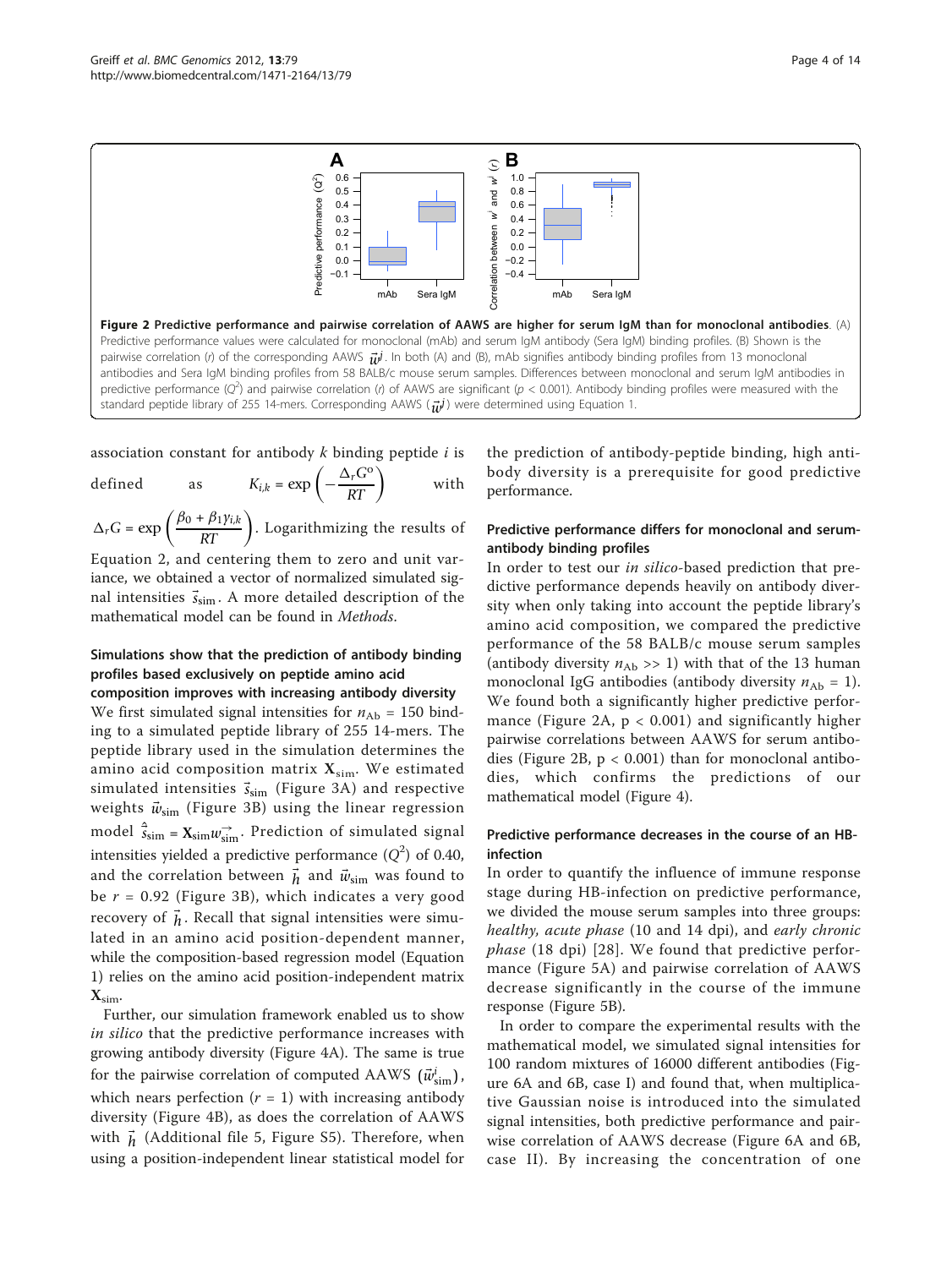<span id="page-4-0"></span>



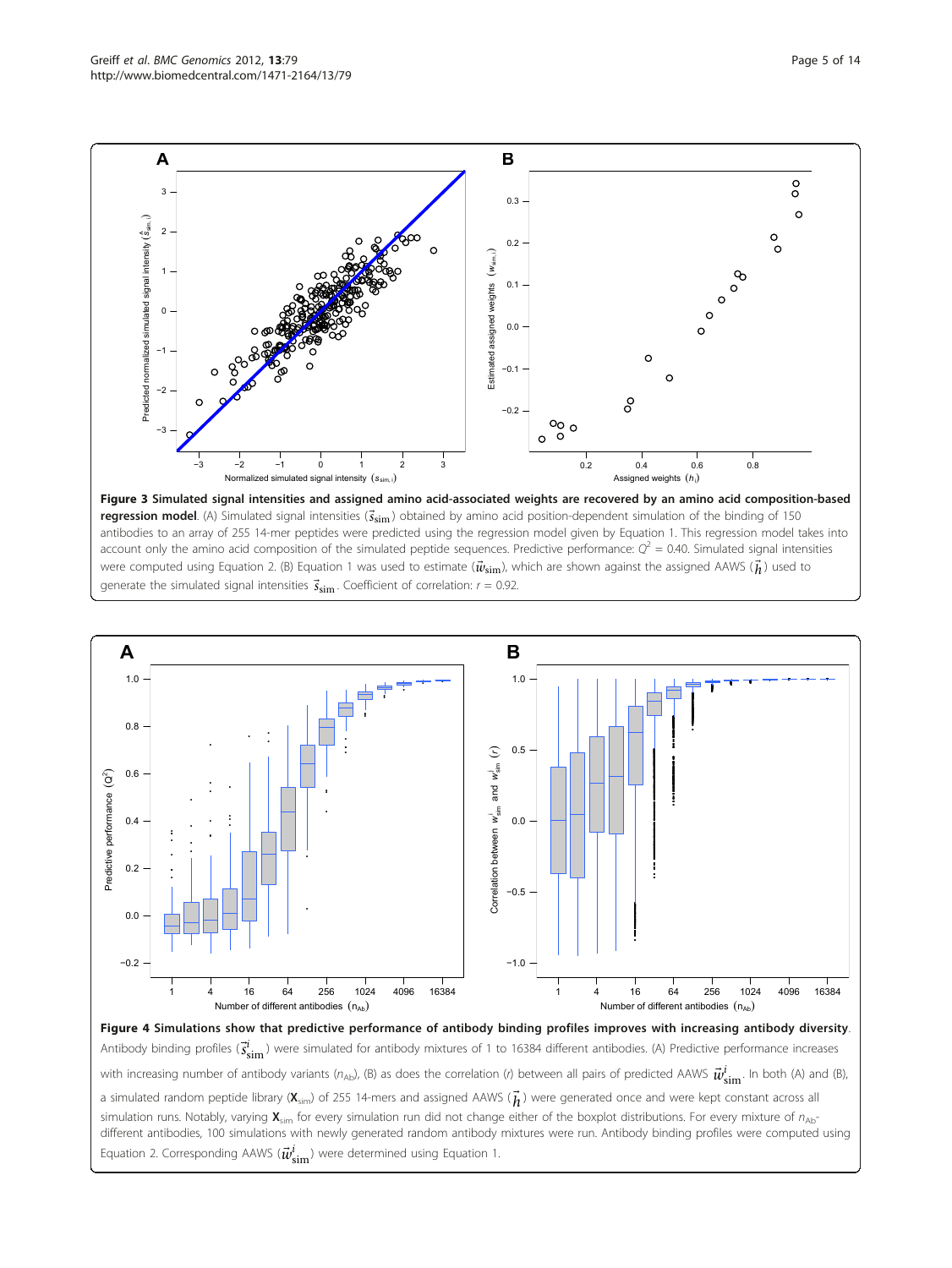<span id="page-5-0"></span>

monoclonal antibody (the dominant antibody) to a sufficiently high level (Figure 6A and 6B, cases III and IV), predictive performance is decreased.

#### Stages of murine immune response differ in their amino acid-associated weights

In order to test whether the AAWS determined for all 58 BALB/c mouse serum samples were systematically different from one another, we applied principal component analysis to them. Together, the first two principal components yield a strong separation of healthy and diseased mice. Also, acute and early chronic samples separate (Figure [7\)](#page-6-0). Thus, during an immune response against HB, AAWS change in a systematic way.

## Average amino acid-associated weights of healthy mice correlate with amino acid physico-chemical properties but not with widely used amino acid scales for epitope prediction

Because of both the good predictive performance and the high pairwise correlation of AAWS of healthy BALB/c mice, we considered their average AAWS as representative of healthy BALB/c mice (Figure [8\)](#page-7-0). The differences between weights in Figure [8](#page-7-0) indicate the



cases. (I) For a given peptide library and given assigned AAWS ( $\vec{h}$ ) we simulated 100 realizations of binding profiles for a mixture of 16000 different antibodies. (II) Same as in I, but Gaussian multiplicative noise was introduced into the simulated signal intensities. (III) Same as in II, but the concentration of a single antibody (dominant antibody) was increased 10-fold. (IV) Same as in II, but concentration of one (dominant) antibody was increased 1000-fold. For both (A) and (B) a simulated peptide library ( $\mathsf{X}_{\text{sim}}$ ) and assigned AAWS ( $\dot{h}$ ) were generated once and kept constant across the entire simulation. Simulated antibody binding profiles ( $\vec{s}^i_{sim}$ ) were computed using Equation 2. Corresponding AAWS

 $(\vec{w}^j_{\rm sim})$  were computed using Equation 1. In each of the 100 runs, a newly generated random antibody mixture of  $n_{\rm Ab}$  = 15999 different antibodies was simulated to which the dominant antibody was added. This antibody was randomly generated once at the beginning of the simulation and was kept constant across all four simulation cases. Gaussian noise term:  $\mathcal{N}(\mu = 0, \sigma = 0.01)$ .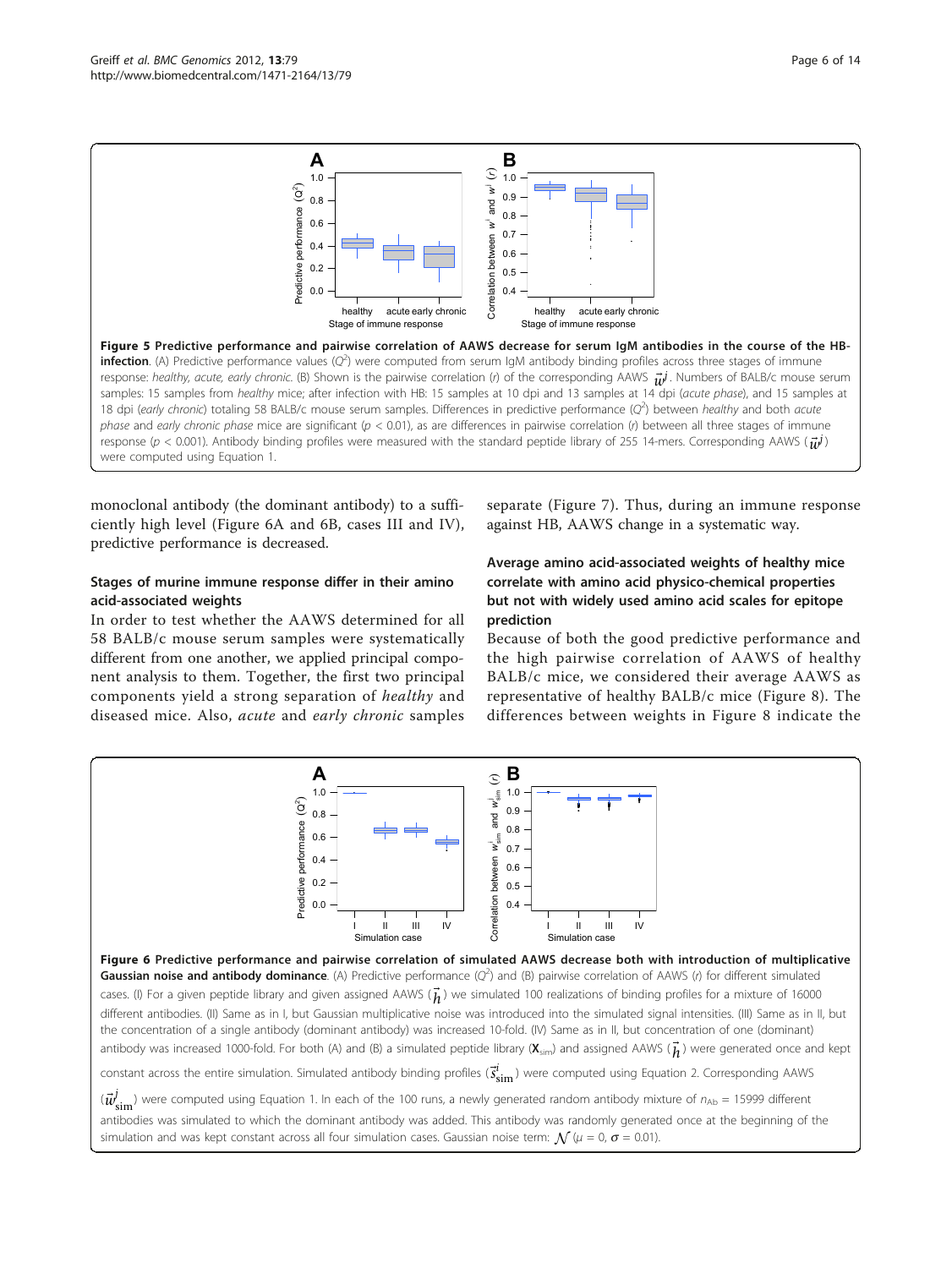<span id="page-6-0"></span>

difference in contribution to normalized signal intensity corresponding to an amino acid substitution. Tryptophan, phenylalanine and tyrosine, all of which have aromatic residues, contribute most to the signal intensity.

AAWS represent a priority scale for peptide-antibody binding assigning to every amino acid the importance of contribution to the measured (or simulated) signal intensity. In addition, analogously to QSAR modeling, AAWS can a posteriori be conceived of as a vector representing correlates of the respective amino acids' physico-chemical properties. We therefore correlated the average AAWS (Figure [8](#page-7-0)) with the z-scale developed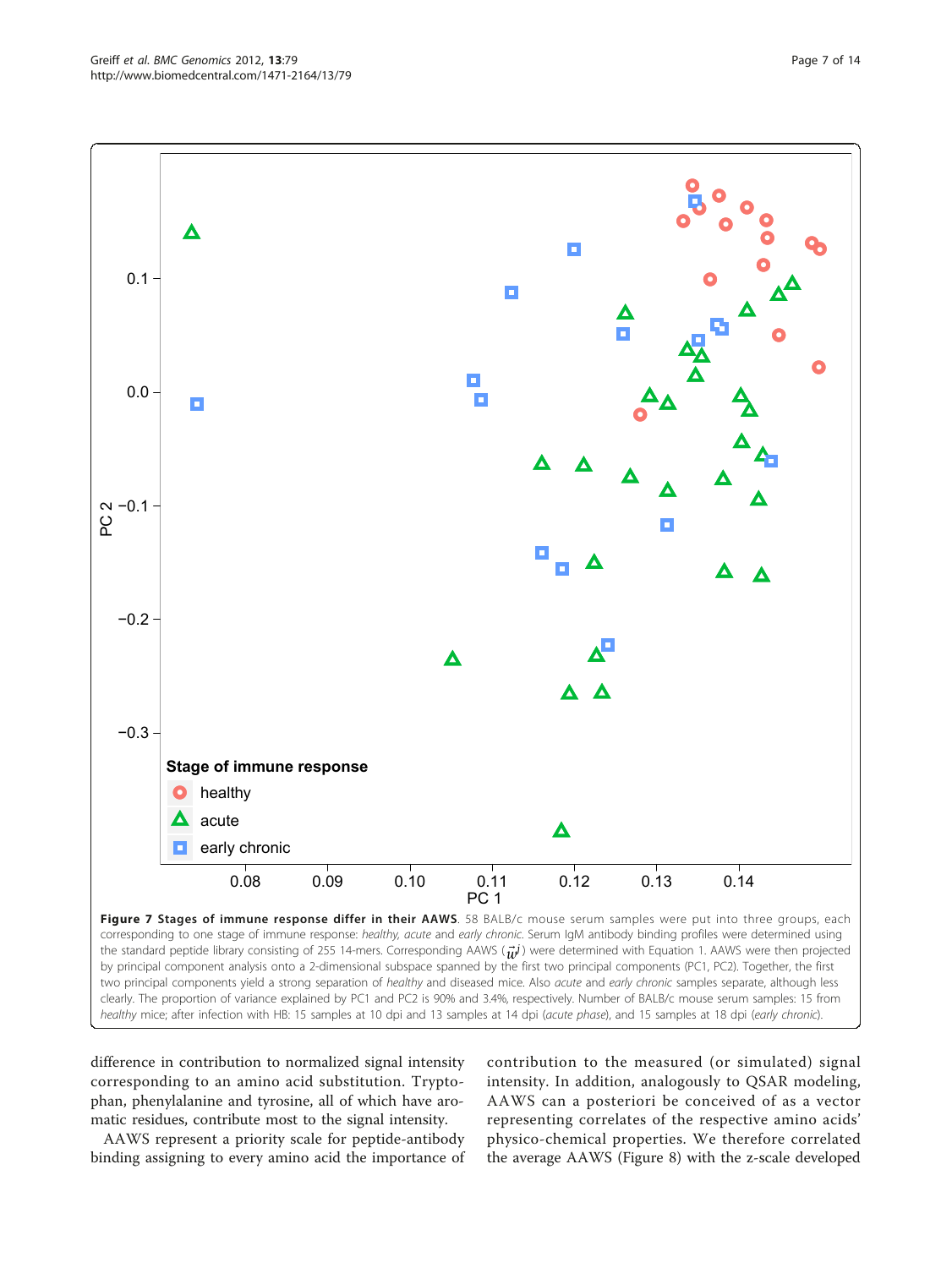<span id="page-7-0"></span>

by Sandberg and colleagues [\[29](#page-12-0)]. The z-scale aggregates in matrix form 26 physico-chemical amino acid properties for every one of the 20 examined amino acids (Additional file [6,](#page-11-0) Figure S6). The average AAWS yield an absolute correlation coefficient higher than 0.3 with the following physico-chemical properties: side chain van der Waals volume, alpha-polarizability, absolute electronegativity, number of hydrogen bond donors, total accessible molecular surface area, and indicator of negative charge in side chain.

In order to compare the average AAWS with other published amino acid-scales for epitope prediction, we correlated them with propensity scales published by Parker and colleagues [\[17\]](#page-12-0) (hydrophilicity), Kolaskar and Tongaonkar [[30\]](#page-12-0) (antigenicity), Chou and Fasman [\[16](#page-12-0)] (secondary structure) and by Emini and colleagues [\[18](#page-12-0)] (accessibility) and found the resemblance with them to be poor (absolute values of correlation coefficients smaller than 0.22). Notably, the compared propensity scales also do not highly correlate (range of correlation coefficients: -0.61 to 0.67).

#### **Discussion**

## Amino acid-associated weights are a compact, information-preserving representation of serum-antibody binding profiles

A minimal linear regression model defines AAWS as predictors that are based solely on the amino acid composition of a given peptide. For serum antibodies of BALB/c mice, AAWS account for up to 50% of variation in antibody binding profiles, whereas monoclonal antibodies generally show poor predictive performance values. The regression model performs best for healthy mice (median  $Q^2$  = 0.43, Figure [5](#page-5-0)). Furthermore, we find AAWS to be comparable across healthy BALB/c

mouse serum samples (Figure [5B](#page-5-0)). During the immune response against HB, however, predictive performance decreases steadily. Accordingly, pairwise correlations of AAWS are highest for healthy mice and decrease during the immune response (Figure [5\)](#page-5-0). Therefore, we hypothesize that the average AAWS for healthy mice, shown in Figure 8, are a signature of health. AAWS of infected mice, in turn, are systematically different from AAWS of healthy mice and can be separated by principal component analysis.

## Simulated unbiased antibody mixtures show ensemble properties

In order to interpret the reported experimental results, we built a mathematical model based on the law of mass action. We defined a property vector  $\vec{h}$  that characterizes each peptide's amino acid binding strength. In this model, the binding signals for a given simulated monoclonal antibody depend on the amino acid's position in a given peptide.

For a single simulated antibody, AAWS calculated by the amino acid composition-based linear regression model generally yield neither good predictive performance nor a high correlation with assigned AAWS  $\vec{h}$ . However, highly diverse antibody mixtures with random–in the sense of an independent identically distributed–repertoire, and no dominant antibodies, show both a close to perfect predictive performance and recovery of assigned AAWS  $\vec{h}$  (Figure [4](#page-4-0) and Additional file [5](#page-11-0), Figure S5). Our mathematical model thus predicts that high predictive performance and high correlation of estimated AAWS and  $\vec{h}$  are ensemble properties of such antibody mixtures: the average affinity of these mixtures does not depend on the epitope's amino acid position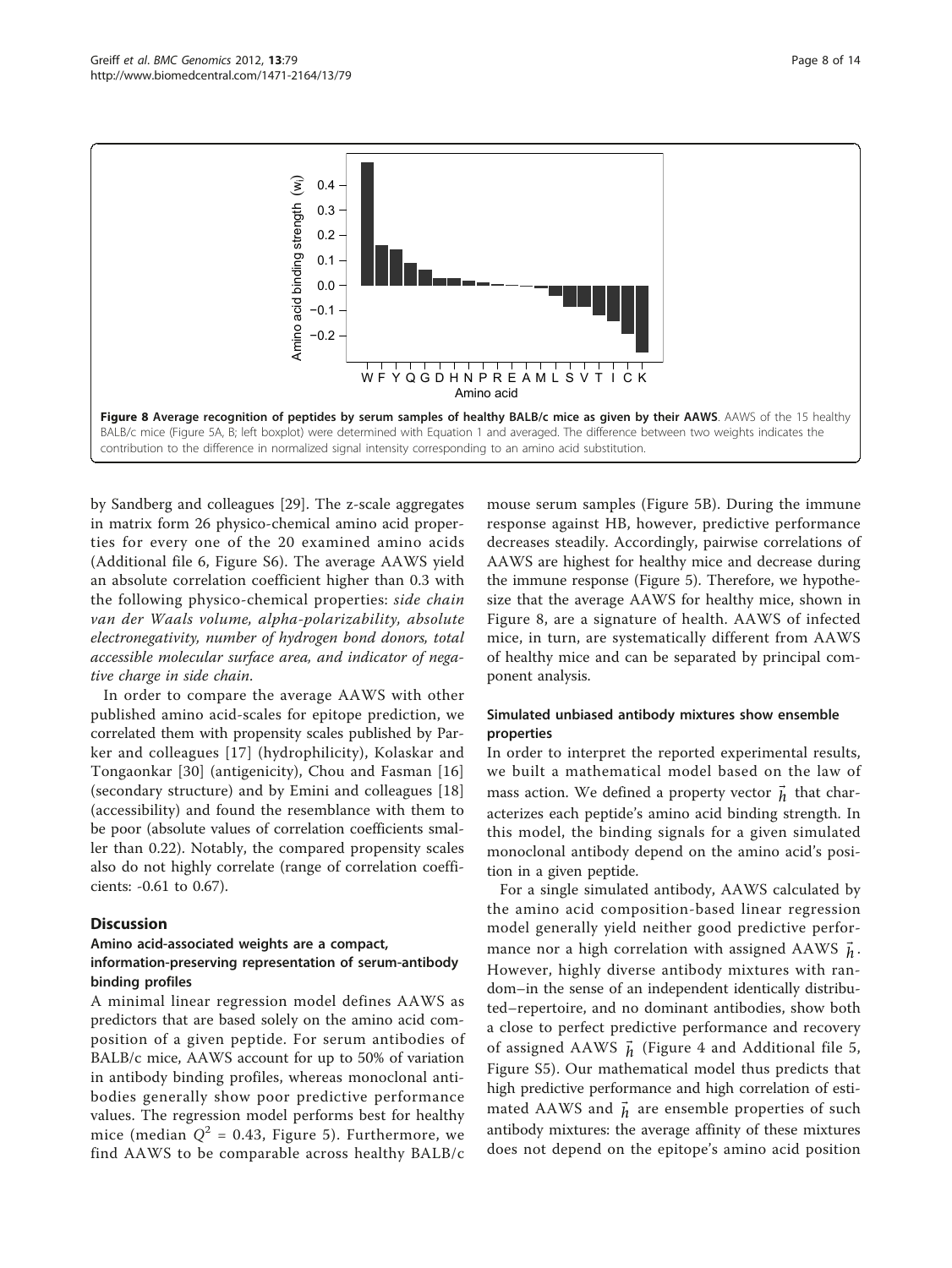anymore. In contrast to that, the monoclonal antibodyepitope affinities do. We call random and highly diverse antibody mixtures that are not biased by dominant antibodies "unbiased". In fact, introducing, in simulations, a dominant antibody by increasing the concentration of a single antibody decreases predictive performance (Figure [6A\)](#page-5-0). In addition, we showed that noise reduces predictive performance (Figure [6A](#page-5-0)).

## Serum samples of healthy BALB/c mice show signs of unbiased antibody mixtures

As shown in our mathematical model, unbiased antibody mixtures are characterized by high predictive performance values. In view of the relatively high predictive performance of antibody binding profiles of serum samples from healthy BALB/c mice, we postulate that these sera exhibit properties of unbiased antibody mixtures.

The first prerequisite for an unbiased mixture is high diversity. This requirement seems to be met. The potential antibody diversity is very high [[31](#page-12-0)], and the functional diversity is estimated to be of the order of  $10<sup>4</sup>$ [[32](#page-12-0)]. However, fulfillment of the second requirement, the independent identical distribution of antibody binding sites, is harder to claim. On the one hand, the antibody repertoire is composed of preexisting gene segments and shaped by clonal selection, but on the other hand, V(D)J recombination and–in later stages of an immune response–somatic hypermutation arrange and mutate these segments in a largely random fashion [[1\]](#page-12-0). Our results suggest that randomness in fact prevails. This is consistent with the hypothesis that antibody repertoires can potentially recognize the entire antigenic universe [[33,34\]](#page-12-0).

The predictive performance of healthy BALB/c mice is not perfect but amounts to a median of 0.43. This can be due to both noise and the fact that serum violates the assumptions of randomness to a certain degree. Noise may be caused by varying peptide spot quality on microarrays and by the experimental procedure itself. It is known that during a primary acute immune response, antibodies of a certain specificity for the antigen are produced in high abundance [[35,36](#page-12-0)]. Therefore, it can be expected that sera of infected mice deviate from the properties of an unbiased mixture and would have reduced predictive performance values. Indeed, this is corroborated by experimental results (Figures [5](#page-5-0) and [7](#page-6-0)).

Unbiased mixtures represent a special case for which the use of propensity scales for epitope prediction is justified The prediction of linear B-cell epitopes was first done by using propensity scales [[19,37,38](#page-12-0)]. These scales assign a propensity value to every amino acid based on a priori studies of their physico-chemical properties. We found

that our average AAWS, a posteriori termed signature of health (Figure [8](#page-7-0)), are not significantly correlated to widely used propensity scales.

Blythe and Flower tested 484 amino acid propensity scales on a set of 50 epitope-mapped proteins. They found that even the best set of scales perform only marginally better than random [\[39](#page-12-0)]. We show that unbiased mixtures represent a special case for which the converse holds true: antibody binding profiles of unbiased mixtures can be predicted based on AAWS. We show that the use of amino acid scales becomes increasingly less justified with increasing dominance of antibodies in a serum. In fact, each of Blythe and Flower's experiments used polyclonal antibodies raised against the whole protein [[39\]](#page-12-0). We conjecture that the used polyclonal antibody mixtures were biased, that is, they contained dominant antibodies. In this regard, our study provides a possible explanation to Blythe and Flower's survey. More generally, our work suggests that results obtained with polyclonal antibody mixtures tend to be skewed by the inherent ensemble properties, which obscure the affinities of epitope-specific antibodies.

## Technological features may bias amino acid-associated weights

We have shown that antibody mixtures exhibit ensemble properties. Resulting AAWS were shown to be consistent across healthy mice and qualitatively different from AAWS of infected mice (Figure [7\)](#page-6-0). We have also provided a possible explanation for the difference between AAWS of healthy and infected mice: dominant antibodies in the course of the immune response.

However, the actual signature of health values shown in Figure [8](#page-7-0) should be interpreted with caution. In addition to being indicative of both amino acid antibody binding preferences and physico-chemical properties (Figure [8](#page-7-0) and Additional file [6,](#page-11-0) Figure S6), signal intensity may also be influenced by two other factors: (i) the accessibility of peptides and (ii) a possible interaction of aromatic amino acids and aromatic labeling dyes.

Accessibility may bias the resulting signal intensities systematically. For example, we find that cysteine contributes negatively to the signal intensity. This could partly be due to its ability to form disulfide bonds, which causes increased aggregation of cystein-containing peptides, and diminishes their surface exposure. This would lead to reduced antibody-peptide binding and accordingly to reduced signal intensity. Furthermore, it cannot be ruled out that aromatic amino acids interact via  $\pi$ stacking with the aromatic labeling dyes Alexa Fluor 546 and 647 which are coupled to the secondary antibodies. Indeed, it has recently been found that TAMRA, another aromatic dye, cross-reacts with individual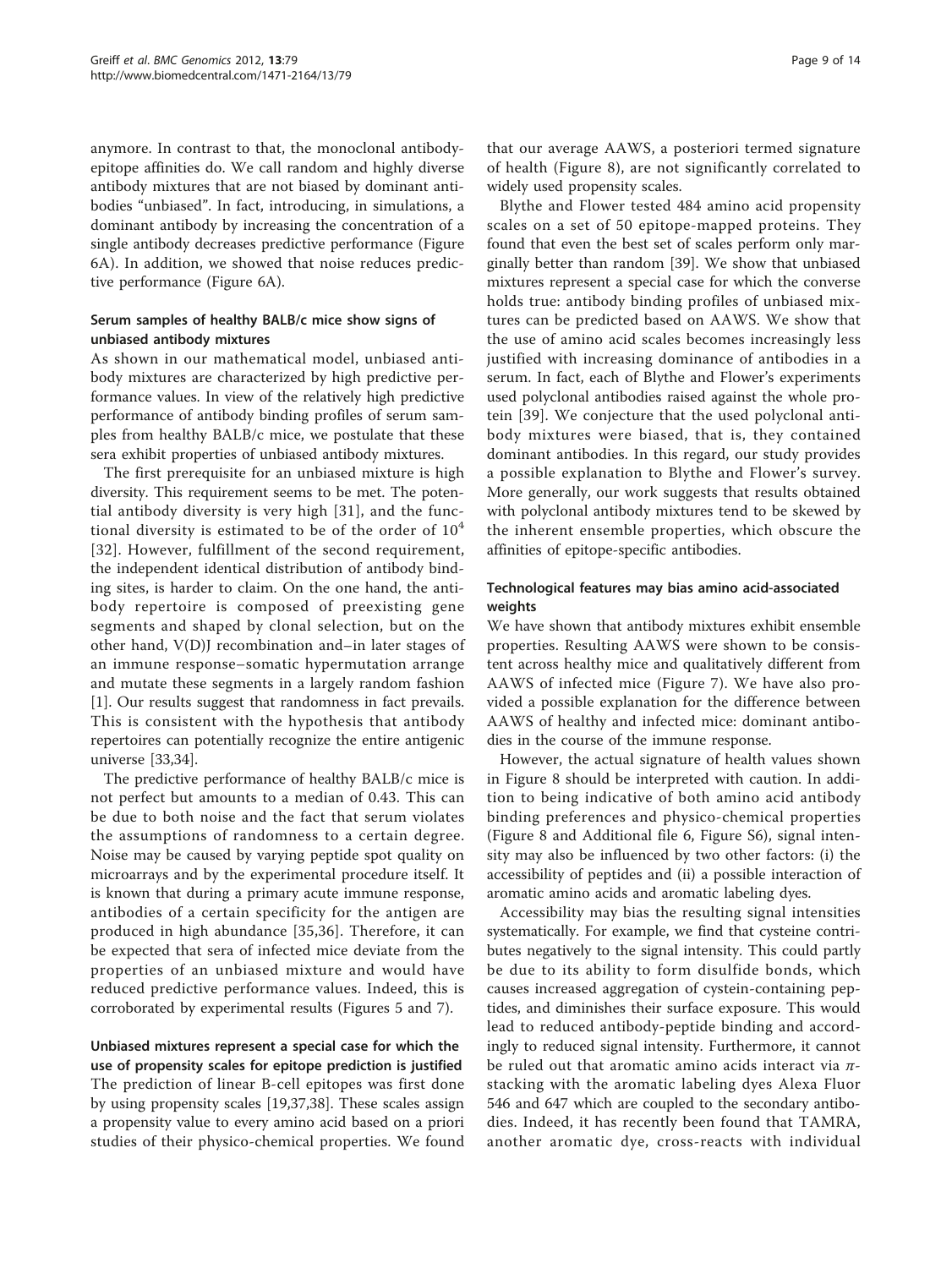amino acids in a peptide sequence [[40\]](#page-12-0). In order to minimize this effect, we performed secondary antibody correction on the log-transformed signal intensities.

## Conclusions

We show that due to ensemble properties of unbiased mixtures, the position of amino acids in a linear epitope is no longer determinative for binding prediction. We found that prediction of peptide-binding as well as consistence of AAWS was best in sera of healthy BALB/c mice. Therefore, we defined a signature of health characterizing the binding behavior of serum of healthy individuals. This finding has far-reaching significance for the field of serological diagnostics.

Furthermore, our findings have also deep implications for the field of B cell epitope mapping as we have discovered an important special case which enables amino acid scale prediction of peptide binding. We show that amino acid scale prediction of peptide binding is justified only for unbiased mixtures. For other cases, alternative methods have to be sought. We thus showed that a knowledge of the composition of the used polyclonal mixture is essential for both the choice of the prediction method as well as the interpretation of results.

In the future, it will be of great interest to investigate the effects of a more detailed representation of binding in the mathematical model, and to study the effect of non-uniform antibody concentration distributions on predictive performance. Indeed, it has recently been shown for healthy zebrafish that the B cell clone repertoire follows a power-law distribution [\[41\]](#page-12-0). Thanks to our minimal assumptions approach, the conclusions of our model are independent of species, genetical background and individual exposure history. Future studies have to verify these predictions.

## Methods

## Ethics Statement

Animals were housed and handled following national guidelines and as approved by our animal ethics committee.

## Mice

BALB/c mice were bred and maintained under specific pathogen-free (SPF) conditions by the Department of Molecular Parasitology, Humboldt University Berlin, Berlin, Germany. Infection of mice with HB was carried out by oral gavage with 200 L3 stage larvae in distilled water.

## Sera

Mice were narcotized and bled either by cardiac or retro-orbital puncture at the age of 8 weeks. Blood samples were collected from healthy SPF-BALB/c mice  $(n =$ 

15), which were then infected with HB. Blood was collected at three time points post infection (dpi): at 10 dpi  $(n = 15)$ , 14 dpi  $(n = 13)$  and 18 dpi  $(n = 15)$ . The blood was allowed to clot at room temperature and centrifuged. The supernatant was stored at -20°C.

## Monoclonal antibodies

The 13 human monoclonal antibodies were kindly provided by the group of Hedda Wardemann (Max Planck Institute for Infection Biology, Berlin, Germany). Ten different Ig gene sequences of IgG<sup>+</sup> memory B cells from 2 healthy human donors, PN and VB, (PN115, PN138, PN16, PN89, VB1, VB142, VB161, VB176, VB18, VB4) [[42](#page-12-0)] and three further ones from 3 other human donors ED38 [\[43](#page-12-0)], eiJB40 and mGO53 [[44\]](#page-13-0) were expressed as detailed in [\[45\]](#page-13-0).

## Random peptide library

The peptide library consists of 255 different 14-mer peptides. Their sequence was designed with a random generator. Repetitions of three or more consecutive amino acids were not allowed.

## Peptide synthesis and microarray design

The peptide library was displayed in five identical subarrays on each slide purchased from JPT Peptide Technologies GmbH, Berlin, Germany. Furthermore, TAMRA-derived peptides, as internal fluorescence control, and mouse-IgM, mouse-IgG, human-IgM and human-IgG as secondary antibody controls, were included on each sub-array. Peptide microarrays were stored at 4°C.

## Antibody binding assays

The microarrays were briefly immersed in 100% v/v ethanol, washed three times with T-PBS (phosphate buffered saline containing 0.05% w/v Tween20), three times with deionized water and dried by centrifugation. Since the microarray surfaces had been pre-treated to minimize unspecific binding of the target antibodies, no blocking step was required prior to incubation. All incubations were performed using a five-well adhesive incubation chamber (Multiwell GeneFrameTM, ABgene Germany, Hamburg, Germany) with a total assay volume of  $45\mu$ L per well. Serum was diluted 1:10 in T-PBS and monoclonal antibodies were applied in a concentration of  $10\mu$ g/ mL. We showed in a technological case study that approximately  $10\mu$ g/ml of antibody are best for reliable signal intensity measurements [[14\]](#page-12-0). The concentration of IgM in in the serum of healthy SPF BALB/c mice was found to be around 0.50 mg/ml [\[46](#page-13-0)], which yields  $50\mu$ g/ ml for a 1:10 dilution. The diluted sera are thus within the optimal binding range. After incubation for four hours at room temperature, the microarrays were washed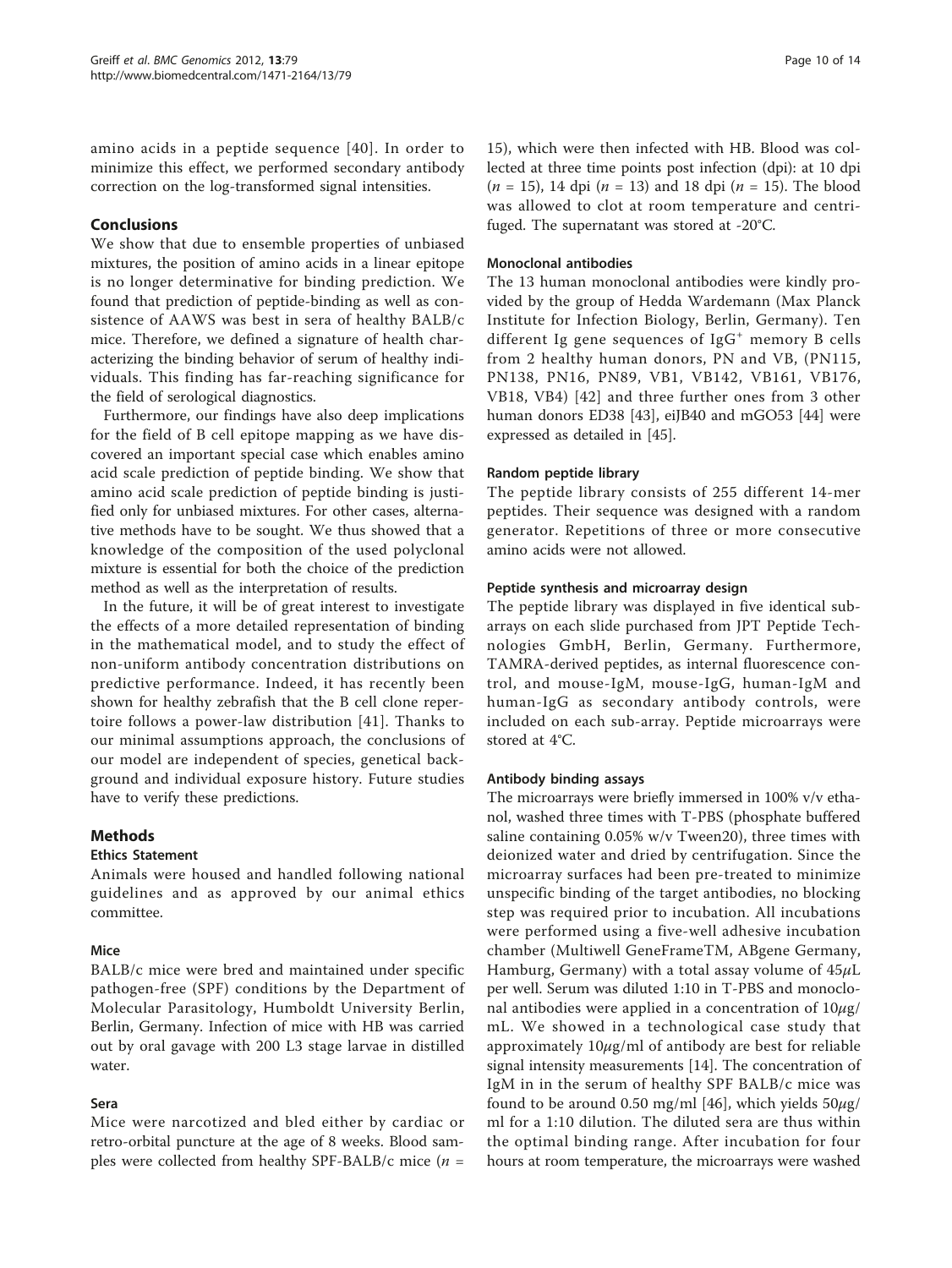three times with T-PBS and three times with deionized water. Serum-antibody binding was detected with polyclonal goat anti-mouse IgM-Alexa Fluor 546 and polyclonal goat anti-mouse IgG-Alexa Fluor 647 (Invitrogen Ltd, Paisley, UK), simultaneously.

Monoclonal antibody binding was detected with polyclonal goat anti-human IgG Alexa Fluor 647 (Invitrogen Ltd, Paisley, UK). Secondary antibodies were diluted in T-PBS ( $20\mu$ g/mL,  $300\mu$ L) and incubated for one hour at room temperature. The microarrays were washed three times with T-PBS, three times with deionized water, rinsed with running deionized water and dried by centrifugation. Water, ethanol and PBS were filtered.

#### Signal detection

Fluorescence signals were measured on a GenePix microarray scanner (Molecular Devices GmbH, Ismaning, Germany) with a 532 nm laser using green ( $\sim$  550-600 nm) emission filters and with 635 nm laser using red ( $\sim$  650-690 nm) emission filters. An image file was generated at a resolution of 10 $\mu$ m using the scanner-associated GenePix<sup>®</sup> Pro software. Signal intensities were quantified with Genespotter™ software (MicroDiscovery GmbH, Berlin, Germany). Genespotter provides a fully automated gridfinding function, resulting in a reproducible read-out procedure. Signal intensities for each spot were calculated from a circular region around the center of the spot. Spots were examined for auto-fluorescence, but no relevant correlation between peptide composition and the fluorescence of clean microarrays was observed. Measured raw signal intensities were logtransformed  $(log(I))$ . Subsequently, the signal arising from the polyclonal secondary antibody was removed according to the linear model:

$$
log(I) = \beta_0 + \beta_1 log(I_{\text{secondaryAntibody}}) + \varepsilon.
$$
 (3)

By PLS-based computation of the intercepts,  $\beta_0$  and  $\beta_1$ , we replaced log(*I*) with the resulting PLS-computed, mean-centered and scaled-to-unit variance residuals  $\varepsilon$ for further analysis. The results reported in the main text of this paper are based exclusively on the calculated normalized residuals.

#### **Statistics**

The two-sided, non-paired Wilcoxon rank sum test was used to compute all p-values. P-values were regarded as significant when  $p < 0.05$ . Association between variables was assessed by Pearson correlation  $(r)$  unless otherwise stated.

#### Generation of simulated signal intensities with a mathematical model

Peptides and antibody binding sites were modeled as strings. Binding strengths between antibodies and the various amino acid residues of a peptide, referred to as assigned AAWS  $\vec{h}$ , were sampled from the uniform distribution on the closed interval 0[[1](#page-12-0)]. A binding site on an antibody  $\vec{a}^k$  was simulated in a similar fashion with a random number from the closed interval [-1, 1] for every sequential position and scaled such that  $\overrightarrow{a}^{k}$ <sup>*x*</sup></sup> $\overrightarrow{a}^{k}$  = 1. The binding association between peptide  $\vec{p}$ <sup>*i*</sup> and antibody  $\vec{a}$ <sup>*k*</sup> was calculated by  $y_{i,k} = (\vec{a}^k)^T \vec{p}^i$ .

Based on the interpretation of the binding association as being negatively linearly proportional to the standard Gibbs free energy change of reaction,  $\Delta_r G^{\circ}$ , the binding affinity  $K_{i,k}$ , that is, the thermodynamic equilibrium association constant for antibody  $k$  binding peptide  $i$ , is defined as shown in Equation 4.

$$
K_{i,k} = \exp\left(-\frac{\Delta_r G^{\circ}}{RT}\right) = \exp\left(\frac{\beta_0 + \beta_1 \gamma_{i,k}}{RT}\right) \tag{4}
$$

Similar to a bit string model approach in [[47](#page-13-0)], our approach to calculating  $K_{i, k}$  assumes additivity in free energy of binding, an assumption that is supported by experimental results [[48,49\]](#page-13-0). The signal intensity that we measure on the array is assumed to be proportional to the ratio of bound-to-total surface of the peptide spot,  $S_i$ . An expression for this quantity, based on the law of mass action, can be obtained from classical Langmuir adsorption theory [[27](#page-12-0)] resulting in Equation 2 with  $R =$ 8.314472,  $T = 273.15 + 25$ ,  $\beta_0 = 0$  and  $\beta_1 = RT$ .

At last, signal intensities were log-transformed, meancentered, and scaled to unit variance. If Gaussian noise  $(N(\mu = 0, \sigma = 0.01))$  was introduced into simulated signal intensities, the noise term was introduced before logarithmic transformation of the data. We showed that, for monoclonal antibodies, visibly fluorescent spots have at least a *K*-value of  $10^{7}M^{-1}$  [[14](#page-12-0)].

#### Partial least squares regression

All calculations involving PLS were carried out with the pls package [\[50\]](#page-13-0) for the R statistical programming environment [[51](#page-13-0)].

#### Model diagnostics

The predictive performance is defined as:

$$
Q^{2} = 1 - \frac{\sum (\hat{s}_{\text{Leftout}} - s_{\text{Leftout}})^{2}}{\sum s_{\text{Leftout}}^{2}}.
$$
 (5)

The vector  $\vec{s}_{\text{Leftout}}$  is the left-out test data set, the signal intensity of which is predicted  $(\hat{\mathfrak{z}}_{\text{Leftout}})$  from the remaining training data set. The left-out test data represented randomly chosen 10% of the total data set.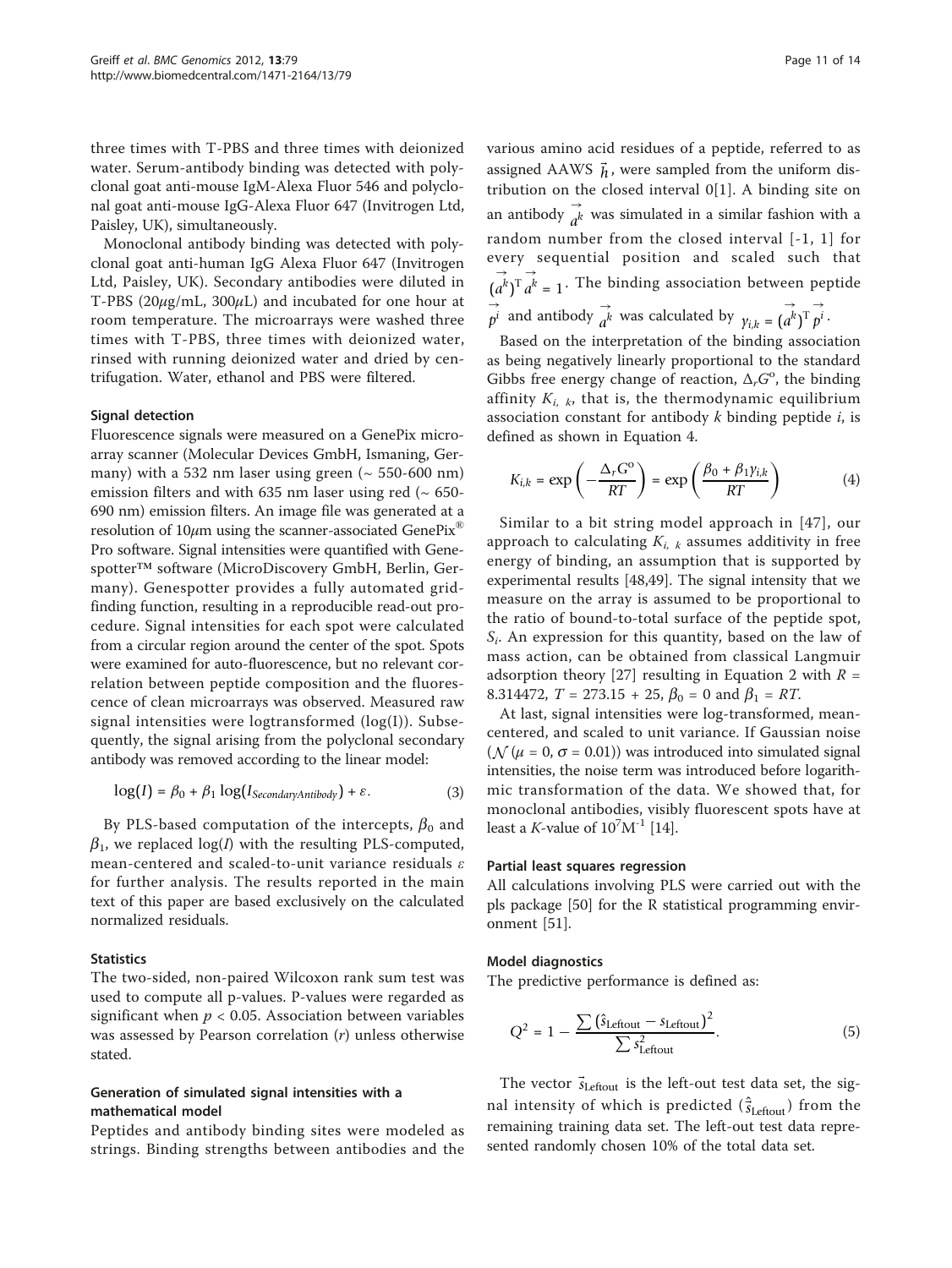#### <span id="page-11-0"></span>Principal component analysis

Principal component analysis was performed using the pcaMethods R-package [[52\]](#page-13-0).

## Additional material

[Additional File 1:](http://www.biomedcentral.com/content/supplementary/1471-2164-13-79-S1.PDF) Supporting Figure S1: Experimental setup: infection of BALB/c mice with Heligmosomoides bakeri and collection of blood samples at three different stages of immune response. Serum samples from 15 BALB/c mice raised under specific pathogen-free conditions were collected. These mice were infected with the intestinal nematode Heliamosomoides bakeri formerly known as Heligmosomoides polygyrus [[53\]](#page-13-0). Further serum samples were collected at 10 dpi (days post infection; 15 samples), at 14 dpi (13 samples), and at 18 dpi (15 samples) totaling 58 serum samples. The serum was isolated and subsequently incubated with random peptide libraries. We categorized the serum samples into healthy (0 dpi; 15 samples), acute phase (10 and 14 dpi; 15 and 13 samples respectively) and early chronic phase (18 dpi; 15 samples), thus delineating the three major stages of immune response of a mouse, before and after primary infection with HB. Practical experimental difficulties reduced the intended number of usable 14 dpi samples from 15 to 13.

[Additional File 2:](http://www.biomedcentral.com/content/supplementary/1471-2164-13-79-S2.PDF) Supporting Figure S2: Removing the signal of the secondary antibody accentuates differences between binding profiles of monoclonal and serum antibodies. (A) The predictive performance values  $(Q^2)$  were calculated for monoclonal (mAb) as well as serum IgM (sIgM) and IgG (sIgG) antibody binding profiles before (blue) and after (red) correction of the measured log-transformed signal intensities by removal of the polyclonal secondary antibody-correlated signals using PLS. (B) Shown is the pairwise correlation (r) of the corresponding AAWS  $\vec{w}$ , For the two statistical measures, signal<br>correction entails a significant decrease in the mAh median, whe correction entails a significant decrease in the mAb median, whereas sIgM and sIgG medians remain largely unchanged. Both before and after secondary antibody correction of antibody binding profiles, sIgM profiles have higher predictive performance  $(Q^2)$  and a higher median pairwise correlation (r) of AAWS than sIgG profiles. In (A) and (B), mAb signifies antibody binding profiles from 13 monoclonal antibodies and sIgM/sIgG serum IgM and serum IgG binding profiles from 58 BALB/c mice sera, respectively. Antibody binding profiles were measured with the standard peptide library of 255 14-mers. Corresponding AAWS ( $\vec{u}^{j}$ ) were determined with Equation 1 determined with Equation 1.

[Additional File 3:](http://www.biomedcentral.com/content/supplementary/1471-2164-13-79-S3.PDF) Supporting Figure S3: Predictive performance and pairwise correlation of amino acid-associated weights are higher for serum IgG than for monoclonal antibodies. (A) Predictive performance values  $(Q^2)$  were calculated for monoclonal (mAb) and serum IgG antibody (Sera IgG) binding profiles. (B) Shown is the pairwise correlation (*r*) of the corresponding AAWS  $\vec{u}^j$ . In both (A) and (B) mAb<br>sionifies antibody binding profiles from 13 monoclonal antibodies and signifies antibody binding profiles from 13 monoclonal antibodies and Sera IgG binding profiles from 58 BALB/c mice sera. Differences in predictive performance  $(Q^2)$  and pairwise correlation (r) of AAWS between monoclonal and serum IgG antibodies are significant ( $p <$ 0.001). Antibody binding profiles were measured with the standard peptide library of 255 14-mers. Corresponding AAWS ( $\vec{u}^{j}$ ) were determined with Faustion 1 determined with Equation 1.

[Additional File 4:](http://www.biomedcentral.com/content/supplementary/1471-2164-13-79-S4.PDF) Supporting Figure S4: Predictive performance and pairwise correlation of amino acid-associated weights decrease for serum IgG antibodies during the course of the immune response. (A) Predictive performance values  $(Q^2)$  were computed from serum IgG antibody binding profiles across three stages of immune response:

healthy, acute, early chronic. (B) Shown is the pairwise correlation (r) of

the corresponding AAWS  $\vec{w}^j_{\text{sim}}$ . Number of BALB/c mice serum samples:

15 from healthy mice, after infection with HB: 15 samples taken at 10 dpi and 13 samples taken at 14 dpi (acute phase) and 15 samples taken at 18 dpi (early chronic) totaling 58 BALB/c serum samples. Differences in predictive performance  $(Q^2)$  between both healthy and early chronic phase mice and healthy and acute phase mice are significant ( $p < 0.05$ ) as are differences in pairwise correlation (r) between all three stages of

immune response ( $p < 0.001$ ). Antibody binding profiles were measured with the standard peptide library of 255 14-mers. Corresponding AAWS  $(\vec{w}^j)$  were computed using Equation 1.

[Additional File 5:](http://www.biomedcentral.com/content/supplementary/1471-2164-13-79-S5.PDF) Supporting Figure S5: Simulations show that recovery of assigned amino acid-associated weights is positively correlated to antibody diversity. This Figure is complementary to Figure 3. Antibody binding profiles were simulated for antibody mixtures

of 1 to 16348 different antibodies. The correlation (r) of simulated AAWS

 $\mathcal{N}(\vec{w}_\text{sim}^i)$  ) with assigned AAWS ( $\vec{h}$ ) increases with increasing antibody diversity. Both a simulated random peptide library  $(X_{sim})$  of 255 14-mers as well as assigned AAWS  $\hat{h}$  were generated once and kept constant across the whole simulation. Simulated antibody binding profiles were computed with Equation 2, detailed in the results section. Corresponding AAWS were determined with Equation 1. For every mixture of  $n_{Ab}$ different antibodies, 100 simulations with newly randomly generated antibody mixtures were run.

[Additional File 6:](http://www.biomedcentral.com/content/supplementary/1471-2164-13-79-S6.PDF) Supporting Figure S6: Correlation between 26 physico-chemical properties and the average AAWS of healthy mice. The average AAWS of healthy mice were correlated with the zscale published by Sandberg and colleagues [[29\]](#page-12-0). The shown correlation coefficients are Spearman-Rank-correlation coefficients. Same abbreviations were used as by Sandberg and colleagues [[29\]](#page-12-0). MW (molecular weight), TLx (thin layer chromatography at various conditions), vdW (side chain van der Waals volume), NMx (NMR-proton shift at  $pD = x$ ),  $logP$  (10  $log$  (octanol/water) partition coefficient), EHOMO (energy of highest occupied molecular orbital), ELUMO (energy of lowest unoccupied molecular orbital), HOF (heat of formation), POLAR  $(\alpha$ -polarizability), EN (absolute electronegativity), HA (absolute hardness), Stot (total accessible molecular surface area), Spol (polar accessible molecular surface area), Snp (non-polar accessible molecular surface area), HDONR (number of hydrogen bond donors), HACCR (number of hydrogen bond acceptors), Chpos (indicator of positive charge in side chain), Chneg (indicator of negative charge in side chain). Legend: Red, positive correlation coefficients; blue, negative correlation coefficients.

#### List of Abbreviations

AACM: Amino acid composition matrix; AAWS: Amino acid-associated weights; FABR: Functional antibody repertoire; HB: Heligmosomoides bakeri; PLS: Partial least squares regression.

#### Acknowledgements

We thank René Riedel (German Rheumatism Research Center, Berlin, Germany), Carsten C. Mahrenholz (Charité - University Medicine Berlin, Berlin, Germany), Johannes Eckstein and Nicole Wittenbrink (Systems Immunology Lab, Dept. of Biology, Humboldt University Berlin, Berlin, Germany) for critical reading of the manuscript. We thank H. Wardemann (Max Planck Institute for Infection Biology, Berlin, Germany) and her lab for providing the monoclonal antibodies. The authors were funded by BMBF Grant 315005B and the ProFit Grant IBB/EFRES (10142548).

#### Author details

<sup>1</sup>Systems Immunology Lab, Department of Biology, Humboldt University Berlin, and Research Center ImmunoSciences, Charité University Medicine Berlin, Berlin, Germany. <sup>2</sup>Bayer CropScience N.V., Technologiepark, 38, 9052 Zwijnaarde, Gent, Belgium. <sup>3</sup>Studienmethodik und Statistik, Universitätsspital Basel, Basel, Switzerland. <sup>4</sup>Department of Molecular Parasitology, Humboldt University Berlin, Berlin, Germany. <sup>5</sup>MicroDiscovery GmbH, Berlin, Germany <sup>6</sup>Contributed equally to this study.

#### Authors' contributions

MOG conceived of the project. HR, VG and MOG designed the research. HR, JS, VG and MOG analyzed data. HR, VG and MOG wrote the manuscript. NB and JL performed peptide array experiments. SR and SH provided murine sera. All authors discussed results. All authors have read and approved the final manuscript.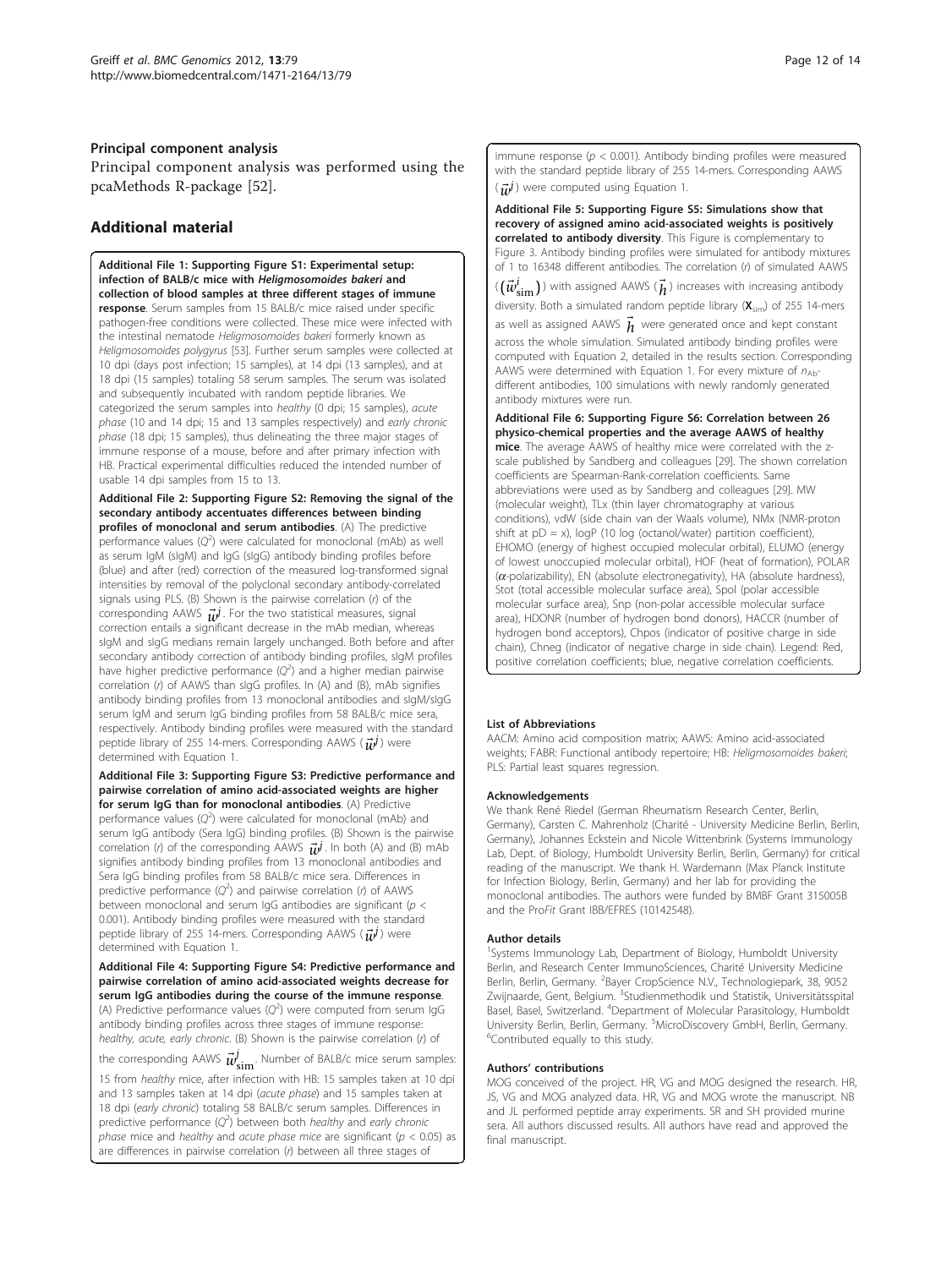<span id="page-12-0"></span>Received: 11 June 2011 Accepted: 21 February 2012 Published: 21 February 2012

#### References

- Abbas AK, Lichtman A: Cellular and Molecular Immunology. 5 edition. Saunders; 2005.
- 2. Nobrega A, Grandien A, Haury M, Hecker L, Malanchère E, Coutinho A: [Functional diversity and clonal frequencies of reactivity in the available](http://www.ncbi.nlm.nih.gov/pubmed/9565360?dopt=Abstract) [antibody repertoire.](http://www.ncbi.nlm.nih.gov/pubmed/9565360?dopt=Abstract) European Journal of Immunology 1998, 28(4):1204-1215.
- Quintana FJJ, Merbl Y, Sahar E, Domany E, Cohen IR: [Antigen-chip](http://www.ncbi.nlm.nih.gov/pubmed/16898177?dopt=Abstract) [technology for accessing global information about the state of the](http://www.ncbi.nlm.nih.gov/pubmed/16898177?dopt=Abstract) [body.](http://www.ncbi.nlm.nih.gov/pubmed/16898177?dopt=Abstract) Lupus 2006, 15(7):428-430.
- 4. Nobrega A, Haury M, Grandien A, Malanchère E, Sundblad A, Coutinho A: [Global analysis of antibody repertoires. II. Evidence for specificity, self](http://www.ncbi.nlm.nih.gov/pubmed/8223861?dopt=Abstract)[selection and the immunological](http://www.ncbi.nlm.nih.gov/pubmed/8223861?dopt=Abstract) "homunculus" of antibodies in normal [serum.](http://www.ncbi.nlm.nih.gov/pubmed/8223861?dopt=Abstract) European Journal of Immunology 1993, 23(11):2851-2859.
- Haury M, Grandien A, Sundblad A, Coutinho A, Nobrega A: [Global analysis](http://www.ncbi.nlm.nih.gov/pubmed/8290896?dopt=Abstract) [of antibody repertoires. 1. An immunoblot method for the quantitative](http://www.ncbi.nlm.nih.gov/pubmed/8290896?dopt=Abstract) [screening of a large number of reactivities.](http://www.ncbi.nlm.nih.gov/pubmed/8290896?dopt=Abstract) Scandinavian Journal of Immunology 1994, 39:79-87.
- Robinson WH, DiGennaro C, Hueber W, Haab BB, Kamachi M, Dean EJ, Fournel S, Fong D, Genovese MC, de Vegvar HEN, Skriner K, Hirschberg DL, Morris RI, Muller S, Pruijn GJ, van Venrooij WJ, Smolen JS, Brown PO, Steinman L, Utz PJ: [Autoantigen microarrays for multiplex](http://www.ncbi.nlm.nih.gov/pubmed/11875502?dopt=Abstract) [characterization of autoantibody responses.](http://www.ncbi.nlm.nih.gov/pubmed/11875502?dopt=Abstract) Nat Med 2002, 8(3):295-301.
- 7. Quintana FJ: Functional immunomics: Microarray analysis of IgG autoantibody repertoires predicts the future response of mice to induced diabetes. Proceedings of the National Academy of Sciences 2004, 101(suppl\_2):14615-14621.
- 8. Merbl Y, Itzchak R, Vider-Shalit T, Louzoun Y, Quintana FJ, Vadai E, Eisenbach L, Cohen IR: [A systems immunology approach to the host](http://www.ncbi.nlm.nih.gov/pubmed/19557135?dopt=Abstract)[tumor interaction: large-scale patterns of natural autoantibodies](http://www.ncbi.nlm.nih.gov/pubmed/19557135?dopt=Abstract) [distinguish healthy and tumor-bearing mice.](http://www.ncbi.nlm.nih.gov/pubmed/19557135?dopt=Abstract) PloS One 2009, 4(6):e6053.
- 9. Cekaite L, Haug O, Myklebost O, Aldrin M, Østenstad B, Holden M, Frigessi A, Hovig E, Sioud M: [Analysis of the humoral immune response](http://www.ncbi.nlm.nih.gov/pubmed/15352232?dopt=Abstract) [to immunoselected phage-displayed peptides by a microarray-based](http://www.ncbi.nlm.nih.gov/pubmed/15352232?dopt=Abstract) [method.](http://www.ncbi.nlm.nih.gov/pubmed/15352232?dopt=Abstract) PROTEOMICS 2004, 4(9):2572-2582.
- 10. Bongartz J, Bruni N, Or-Guil M: Epitope mapping using randomly generated peptide libraries. Methods in Molecular Biology (Clifton, N.J.) 2009, 524:237-246.
- 11. Legutki JB, Magee DM, Stafford P, Johnston SA: [A general method for](http://www.ncbi.nlm.nih.gov/pubmed/20450869?dopt=Abstract) [characterization of humoral immunity induced by a vaccine or infection.](http://www.ncbi.nlm.nih.gov/pubmed/20450869?dopt=Abstract) Vaccine 2010, 28(28):4529-4537.
- 12. Reddy MM, Wilson R, Wilson J, Connell S, Gocke A, Hynan L, German D, Kodadek T: [Identification of Candidate IgG Biomarkers for Alzheimer](http://www.ncbi.nlm.nih.gov/pubmed/21215375?dopt=Abstract)'s [Disease via Combinatorial Library Screening.](http://www.ncbi.nlm.nih.gov/pubmed/21215375?dopt=Abstract) Cell 2011, 144:132-142.
- 13. Weiser AA, Or-Guil M, Tapia V, Leichsenring A, Schuchhardt J, Frömmel C, Volkmer-Engert R: [SPOT synthesis: Reliability of array-based measurement](http://www.ncbi.nlm.nih.gov/pubmed/15950918?dopt=Abstract) [of peptide binding affinity.](http://www.ncbi.nlm.nih.gov/pubmed/15950918?dopt=Abstract) Analytical Biochemistry 2005, 342(2):300-311.
- 14. Tapia V, Bongartz J, Schutkowski M, Bruni N, Weiser A, Ay B, Volkmer R, Or-Guil M: [Affinity profiling using the peptide microarray technology: A](http://www.ncbi.nlm.nih.gov/pubmed/17288979?dopt=Abstract) [case study.](http://www.ncbi.nlm.nih.gov/pubmed/17288979?dopt=Abstract) Analytical Biochemistry 2007, 363:108-118.
- 15. Brown JR, Stafford P, Johnston SA, Dinu V: [Statistical methods for](http://www.ncbi.nlm.nih.gov/pubmed/21854615?dopt=Abstract) [analyzing immunosignatures.](http://www.ncbi.nlm.nih.gov/pubmed/21854615?dopt=Abstract) BMC Bioinformatics 2011, 12:349.
- 16. Chou PY, Fasman GD: [Prediction of the secondary structure of proteins](http://www.ncbi.nlm.nih.gov/pubmed/364941?dopt=Abstract) [from their amino acid sequence.](http://www.ncbi.nlm.nih.gov/pubmed/364941?dopt=Abstract) Advances in Enzymology and Related Areas of Molecular Biology 1978, 47:45-148.
- 17. Parker JM, Guo D, Hodges RS: [New hydrophilicity scale derived from](http://www.ncbi.nlm.nih.gov/pubmed/2430611?dopt=Abstract) [high-performance liquid chromatography peptide retention data:](http://www.ncbi.nlm.nih.gov/pubmed/2430611?dopt=Abstract) [correlation of predicted surface residues with antigenicity and X-ray](http://www.ncbi.nlm.nih.gov/pubmed/2430611?dopt=Abstract)[derived accessible sites.](http://www.ncbi.nlm.nih.gov/pubmed/2430611?dopt=Abstract) Biochemistry 1986, 25(19):5425-5432.
- 18. Emini EA, Hughes JV, Perlow DS, Boger J: [Induction of hepatitis A virus](http://www.ncbi.nlm.nih.gov/pubmed/2991600?dopt=Abstract)[neutralizing antibody by a virus-specific synthetic peptide.](http://www.ncbi.nlm.nih.gov/pubmed/2991600?dopt=Abstract) Journal of Virology 1985, 55(3):836-839.
- 19. Hopp TP, Woods KR: [Prediction of protein antigenic determinants from](http://www.ncbi.nlm.nih.gov/pubmed/6167991?dopt=Abstract) [amino acid sequences.](http://www.ncbi.nlm.nih.gov/pubmed/6167991?dopt=Abstract) Proceedings of the National Academy of Sciences of the USA 1981, 78(6):3824-3828.
- 20. Mandrika I, Prusis P, Yahorava S, Tars K, Wikberg JE: [QSAR of multiple](http://www.ncbi.nlm.nih.gov/pubmed/17421049?dopt=Abstract) [mutated antibodies.](http://www.ncbi.nlm.nih.gov/pubmed/17421049?dopt=Abstract) Journal of Molecular Recognition 2007, 20(2):97-102.
- 21. Mandrika I, Prusis P, Yahorava S, Shikhagaie M, Wikberg JE: Proteochemometric modelling of antibody-antigen interactions using SPOT synthesised peptide arrays. Protein Engineering, Design and Selection 2007, gzm022.
- 22. Mandrika I, Prusis P, Bergström J, Yahorava S, Wikberg JES: Improving the affinity of antigens for mutated antibodies by use of statistical molecular design. Journal of Peptide Science: An Official Publication of the European Peptide Society 2008, 14(7):786-796.
- 23. De Boer RJ, Perelson AS: [T Cell Repertoires and Competitive Exclusion.](http://www.ncbi.nlm.nih.gov/pubmed/7967629?dopt=Abstract) Journal of Theoretical Biology 1994, 169(4):375-390.
- 24. Perelson AS: [Immune Network Theory.](http://www.ncbi.nlm.nih.gov/pubmed/2477327?dopt=Abstract) Immunological Reviews 1989, 110:5-36.
- 25. Sulzer B, Perelson AS: [Equilibrium binding of multivalent ligands to cells:](http://www.ncbi.nlm.nih.gov/pubmed/8768219?dopt=Abstract) [Effects of cell and receptor density.](http://www.ncbi.nlm.nih.gov/pubmed/8768219?dopt=Abstract) Mathematical Biosciences 1996, 135(2):147-185.
- 26. Perelson AS, Weisbuch G: Immunology for physicists. Reviews of Modern Physics 1997, 69(4):1219.
- 27. Alkhamis KA, Wurster DE: [Prediction of adsorption from multicomponent](http://www.ncbi.nlm.nih.gov/pubmed/12916938?dopt=Abstract) [solutions by activated carbon using single-solute parameters. Part II-](http://www.ncbi.nlm.nih.gov/pubmed/12916938?dopt=Abstract)[Proposed equation.](http://www.ncbi.nlm.nih.gov/pubmed/12916938?dopt=Abstract) AAPS PharmSciTech 2002, 3(3):E23.
- 28. Rausch S, Huehn J, Kirchhoff D, Rzepecka J, Schnoeller C, Pillai S, Loddenkemper C, Scheffold A, Hamann A, Lucius R, Hartmann S: [Functional](http://www.ncbi.nlm.nih.gov/pubmed/18316386?dopt=Abstract) Analysis [of Effector and Regulatory T Cells in a Parasitic Nematode](http://www.ncbi.nlm.nih.gov/pubmed/18316386?dopt=Abstract) [Infection.](http://www.ncbi.nlm.nih.gov/pubmed/18316386?dopt=Abstract) Infect Immun 2008, 76(5):1908-1919.
- 29. Sandberg M, Eriksson L, Jonsson J, Sjöström M, Wold S: [New chemical](http://www.ncbi.nlm.nih.gov/pubmed/9651153?dopt=Abstract) [descriptors relevant for the design of biologically active peptides. A](http://www.ncbi.nlm.nih.gov/pubmed/9651153?dopt=Abstract) [multivariate characterization of 87 amino acids.](http://www.ncbi.nlm.nih.gov/pubmed/9651153?dopt=Abstract) Journal of Medicinal Chemistry 1998, 41(14):2481-2491.
- 30. Kolaskar A, Tongaonkar PC: [A semi-empirical method for prediction of](http://www.ncbi.nlm.nih.gov/pubmed/1702393?dopt=Abstract) [antigenic determinants on protein antigens.](http://www.ncbi.nlm.nih.gov/pubmed/1702393?dopt=Abstract) FEBS Letters 1990, 276(1- 2):172-174.
- 31. Berek C, Griffiths GM, Milstein C: [Molecular events during maturation of](http://www.ncbi.nlm.nih.gov/pubmed/3927173?dopt=Abstract) [the immune response to oxazolone.](http://www.ncbi.nlm.nih.gov/pubmed/3927173?dopt=Abstract) Nature 1985, 316(6027):412-418.
- 32. Brissac C, Nobrega A, Carneiro J, Stewart J: [Functional diversity of natural](http://www.ncbi.nlm.nih.gov/pubmed/10464171?dopt=Abstract) [IgM.](http://www.ncbi.nlm.nih.gov/pubmed/10464171?dopt=Abstract) Int Immunol 1999, 11(9):1501-1507.
- 33. Jerne NK: [The natural-selection theory of antibody formation.](http://www.ncbi.nlm.nih.gov/pubmed/16589759?dopt=Abstract) Proceedings of the National Academy of Sciences of the USA 1955, 41(11):849.
- 34. Perelson AS, Oster GF: [Theoretical studies of clonal selection: Minimal](http://www.ncbi.nlm.nih.gov/pubmed/94141?dopt=Abstract) [antibody repertoire size and reliability of self-non-self discrimination.](http://www.ncbi.nlm.nih.gov/pubmed/94141?dopt=Abstract) Journal of Theoretical Biology 1979, 81(4):645-670.
- 35. Janeway C, Shlomchik MJ, Walport : Immunobiology. 6 edition. Garland Science; 2004.
- 36. McCoy KD, Stoel M, Stettler R, Merky P, Fink K, Senn BM, Schaer C, Massacand J, Odermatt B, Oettgen HC, Zinkernagel RM, Bos NA, Hengartner H, Macpherson AJ, Harris NL: [Polyclonal and Specific](http://www.ncbi.nlm.nih.gov/pubmed/22384242?dopt=Abstract) [Antibodies Mediate Protective Immunity against Enteric Helminth](http://www.ncbi.nlm.nih.gov/pubmed/22384242?dopt=Abstract) [Infection.](http://www.ncbi.nlm.nih.gov/pubmed/22384242?dopt=Abstract) Cell Host & Microbe 2008, 4(4):362-373.
- 37. Greenbaum JA, Andersen PH, Blythe M, Bui H, Cachau RE, Crowe J, Davies M, Kolaskar AS, Lund O, Morrison S, Mumey B, Ofran Y, Pellequer J, Pinilla C, Ponomarenko JV, Raghava GPS, van Regenmortel MHV, Roggen EL, Sette A, Schlessinger A, Sollner J, Zand M, Peters B: [Towards a consensus](http://www.ncbi.nlm.nih.gov/pubmed/17205610?dopt=Abstract) [on datasets and evaluation metrics for developing B-cell epitope](http://www.ncbi.nlm.nih.gov/pubmed/17205610?dopt=Abstract) [prediction tools.](http://www.ncbi.nlm.nih.gov/pubmed/17205610?dopt=Abstract) Journal of Molecular Recognition 2007, 20(2):75-82.
- 38. EL-Manzalawy Y, Honavar V: [Recent advances in B-cell epitope prediction](http://www.ncbi.nlm.nih.gov/pubmed/21067544?dopt=Abstract) [methods.](http://www.ncbi.nlm.nih.gov/pubmed/21067544?dopt=Abstract) Immunome Research 2010, 6(Suppl 2):S2.
- 39. Blythe MJ, Flower DR: Benchmarking B cell epitope prediction: Underperformance of existing methods. Protein Science: A Publication of the Protein Society 2005, 14:246-248.
- 40. Mahrenholz CC, Tapia V, Stigler RD, Volkmer R: A study to assess the crossreactivity of cellulose membrane-bound peptides with detection systems: an analysis at the amino acid level. Journal of Peptide Science: An Official Publication of the European Peptide Society 2010, 16(6):297-302.
- 41. Weinstein JA, Jiang N, White RA, Fisher DS, Quake SR: [High-Throughput](http://www.ncbi.nlm.nih.gov/pubmed/19423829?dopt=Abstract) [Sequencing of the Zebrafish Antibody Repertoire.](http://www.ncbi.nlm.nih.gov/pubmed/19423829?dopt=Abstract) Science 2009, 324(5928):807-810.
- 42. Tiller T, Tsuiji M, Yurasov S, Velinzon K, Nussenzweig MC, Wardemann H: [Autoreactivity in human IgG+ memory B cells.](http://www.ncbi.nlm.nih.gov/pubmed/17306569?dopt=Abstract) Immunity 2007, 26(2):205-213.
- 43. Meffre E, Schaefer A, Wardemann H, Wilson P, Davis E, Nussenzweig MC: [Surrogate Light Chain Expressing Human Peripheral B Cells Produce](http://www.ncbi.nlm.nih.gov/pubmed/14699083?dopt=Abstract)